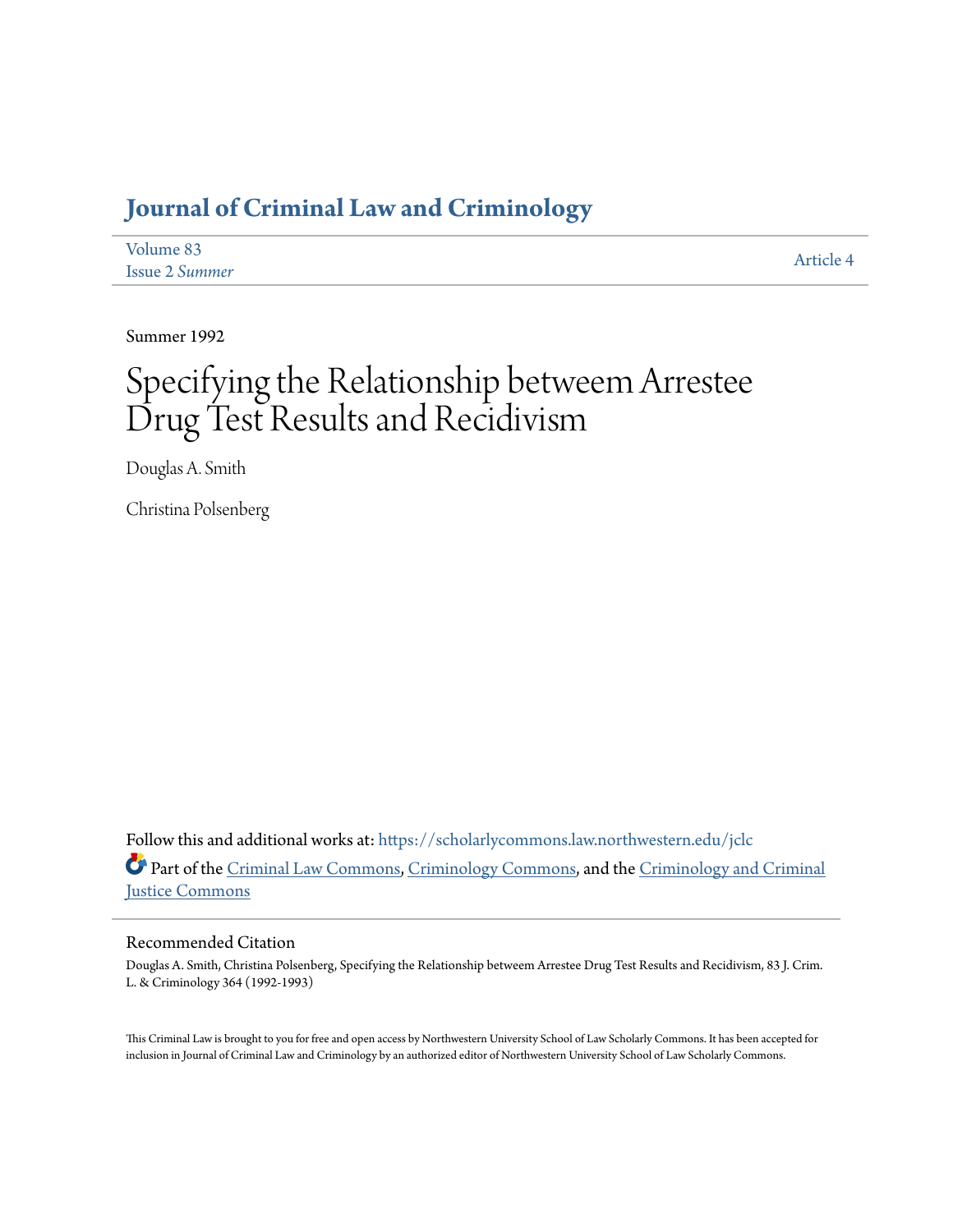# **SPECIFYING THE RELATIONSHIP BETWEEN ARRESTEE DRUG TEST RESULTS AND RECIDIVISM\***

## **DOUGLAS A. SMITH\*\* CHRISTINA POLSENBERG\*\*\***

#### ABSTRACT

Over the last fifteen years, research has confirmed what many criminal justice practitioners have long suspected: among criminal populations, drug use is a predictor of future criminal activity. Improved drug testing technology has significantly enhanced the ability to obtain information about an arrestee's recent drug use. However, the use of this information is a source of considerable debate. Some propose evidence of an arrestee's recent drug use should play a part in decisions about pretrial detention, including what requirements should be imposed as a condition of release. Opponents contend the results "predict" future criminality, but only because the drug test information duplicates other risk factors, such as the accused's prior criminal history. The opponents argue that widespread drug testing of arrestees is unnecessary because information on these other risk factors is readily available, cheaper and less intrusive. In this paper, we examine two empirical issues in this debate. First, are the results of drug tests at the time of arrest related to recidivism after the effects of other risk factors have been taken into account? Second, does the ability of drug test results to predict recidivism vary depending on an individual's other risk factors?

#### I. INTRODUCTION

There is little doubt today that individual drug use and crime

**<sup>\*</sup>** The authors would like to thank Jay Carver of the District of Columbia Pretrial Services Agency for making the data available to us and stimulating our interest in the issues examined in this paper. We also thank Kathy Boyer for her assistance in data preparation and Eric Wish for the opportunity to make this research possible. Finally, we thank the computer science center at the University of Maryland for computer time used during this research, and the National Institute of Justice for providing funding, through grant 90IJCX0045, to help make this work possible.

**<sup>\*\*</sup>** Douglas A. Smith is Professor of Criminology, University of Maryland. Ph.D., Indiana University, 1982.

**<sup>\*\*\*</sup>** Christina Polsenberg is a doctoral student in the Institute of Criminology and Criminal Justice, University of Maryland.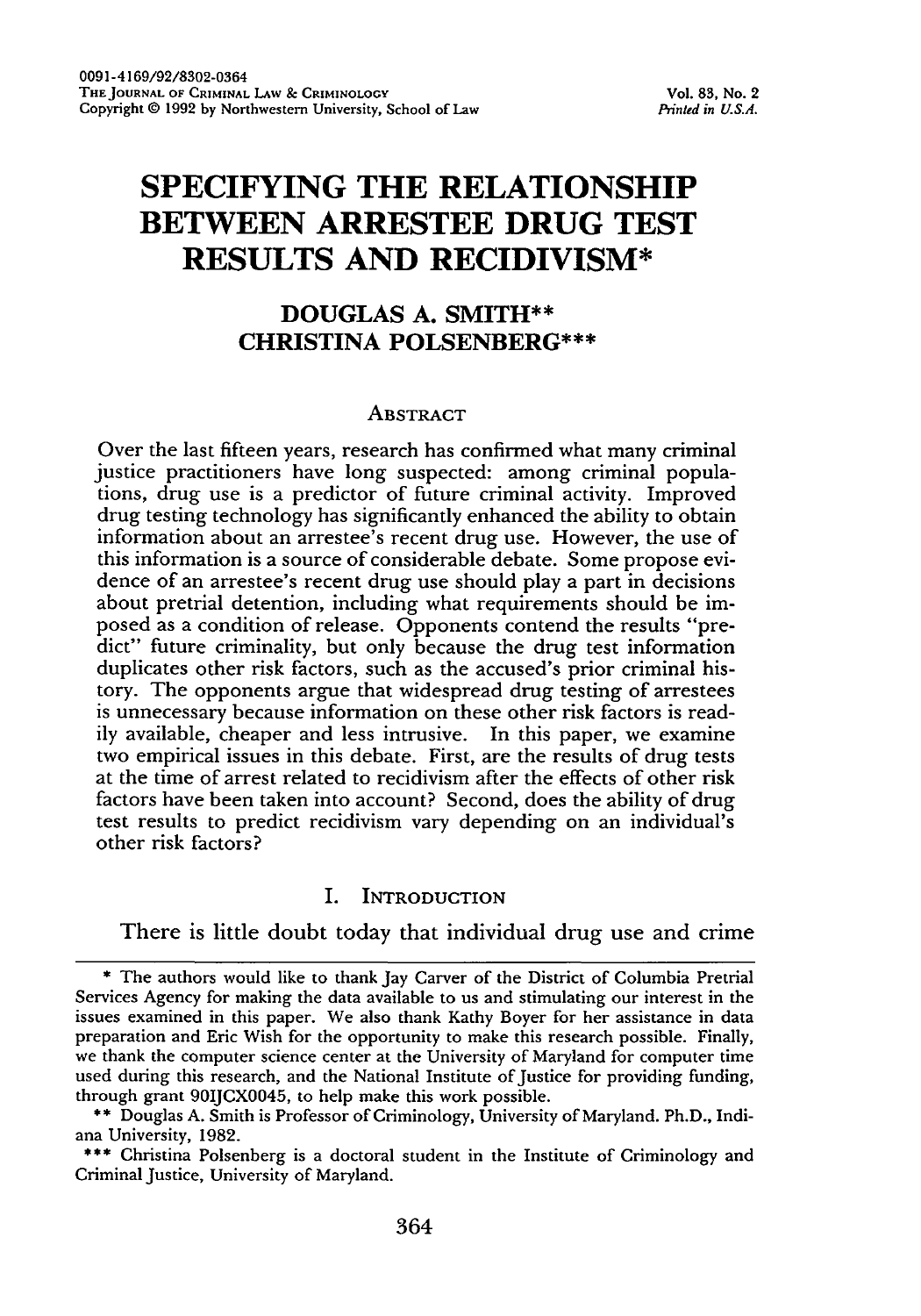are related. Research using a national probability sample of youth,' samples of addicts<sup>2</sup> and studies of different criminal justice populations3 consistently show involvement in criminal activity varies directly with the prevalence, frequency and seriousness of drug use. Indeed, a recent review of the literature on substance abuse and offending notes: "Studies that vary dramatically in the locales and populations sampled, in the measures of crime and drug use, and in the cutting points and classifications of offenders and drug users have consistently found a strong association between the level of cocaine or heroin use and criminal behavior."4

While there is a general consensus among researchers and policymakers that serious drug use is associated with both current and future criminal behavior, considerable disagreement exists over whether using this relationship will improve criminal justice decisionmaking.<sup>5</sup> For example, there are spirited debates over the use of drug test results obtained at the time of arrest as an aid in making pretrial detention decisions. 6 These decisions include whether to release or incarcerate the accused until trial and, if release is allowed, whether to impose conditions during the pretrial period.

The debate over the use of drug test results is not about the use of risk assessment *per se.* Estimates of an accused's potential for flight or for committing additional crimes are routinely considered in setting bail or imposing other release conditions.<sup>7</sup> These risk as-

**<sup>1</sup> DELBERT** S. **ELLIOTT ET AL., MULTIPLE** PROBLEM YOUTH: **DELINQUENCY, SUBSTANCE USE, AND MENTAL** HEALTH **PROBLEMS** (1989).

<sup>2</sup> **BRUCE D. JOHNSON ET AL.,** TAKING **CARE** OF **BUSINESS: THE** ECONOMICS OF **CRIME** BY HEROIN ABUSERS (1985); John C. Ball et al., *The Day-to-Day Criminality of Heroin Addicts in Baltimore: A Study in the Continuity of Offense Rates,* 12 **DRUG AND ALCOHOL DEPENDENCE** 119 (1983).

**<sup>3</sup> JAN** M. **CHAIKEN** & MARCIA R. CHAIKEN, VARIETIES OF CRIMINAL BEHAVIOR: **SUM-**MARY **AND** POLICY **IMPLICATIONS** (1982); MARY A. TOBORG **ET AL.,** U.S. DEPARTMENT OF **JUSTICE,** ASSESSMENT OF PRETRIAL **URINE TESTING** IN THE DISTRICT OF **COLUMBIA** (1989); **Brian Forst** & Eric Wish, *Drug Use and Crime: Providing a Missing Link, in* **VIOLENT CRIME IN** AMERICA 84 (Kenneth R. Feinberg ed., 1983); Douglas A. Smith et al., *Drug Use and Pretrial Misconduct in New York City,* 5 J. QUANTITATIVE CRIMINOLOGY 101 (1989); Christy A. Visher & Richard L. Linster, *A Survival Model of Pretrial Failure, 6* J. **QUANTITATIVE** CRIMINOLOGY 153 (1990).

<sup>4</sup> Eric D. Wish & Bruce D. Johnson, *The Impact of Substance Abuse on Criminal Careers, in* 2 CRIMINAL CAREERS **AND** "CAREER **CRIMINALS"** 52, **59** (Alfred Blumstein et al. eds., 1986).

**<sup>5</sup>** Eric D. Wish and Bernard A. Gropper, *Drug Testing by the Criminal Justice System, in* **DRUGS AND** CRIME 321-91 (Michael Tonry & James Q. Wilson eds., 1990).

**<sup>6</sup>** John S. Goldkamp et al., *Pretrial Drug Testing and Defendant Risk,* 81 J. CRIM. L. & CRIMINOLOGY **585** (1990); Wish & Gropper, *supra* note **5.**

**<sup>7</sup>** *See JOHN* **S. GOLDKAMP,** Two **CLASSES OF ACCUSED:** A **STUDY** OF BAIL **AND DETEN-TION IN** AMERICAN **JUSTICE** (1979); Norval Morris & Marc Miller, *Predictions of Dangerousness,* **6** CRIME **&JUST.** 1 **(1985).**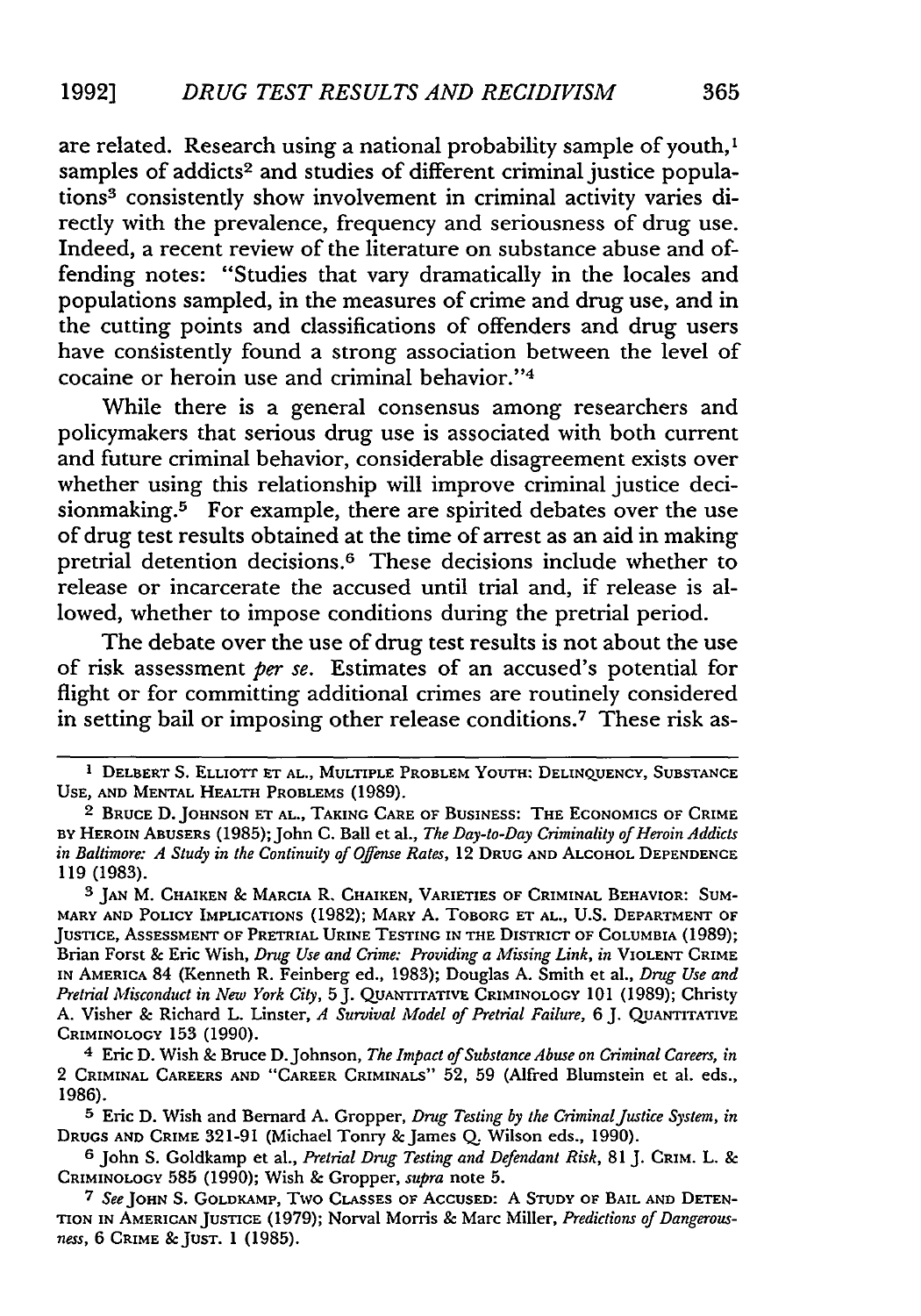sessments typically consider factors such as the criminal history, community ties and employment stability of the accused. Furthermore, the criminal justice community has recently begun to explore whether the results of drug tests administered to persons at or shortly after arrest (hereinafter referred to as arrestee testing) may improve assessment of an accused's danger to the community or potential for flight.<sup>8</sup> But the possibility of obtaining and using drug test results in such a manner ignites controversy. The controversy encompasses constitutional and ethical questions about the practice of arrestee testing,9 concerns about the accuracy of various testing procedures, 10 issues about the implementation of testing programs<sup>11</sup> and cost considerations.<sup>12</sup>

While recognizing these wide ranging areas of concern, the research reported in this paper focuses on what both proponents and opponents of arrestee testing agree is an essential empirical question: Is the information obtained from arrestee drug tests related to future criminality once other risk factors have been taken into account?

Opponents of arrestee drug testing often base their challenges on what might be called the "redundancy thesis." This thesis asserts that while a bivariate association between testing positive for drugs at the time of arrest and future offending may exist, this association is spurious and disappears after other predictors of recidivism have been taken into account. 13 Prior criminal history classifications most clearly exemplify the redundancy assertion. For example, if we assume that serious drug use and crime are positively associated, then persons who test positive for drugs at the time of arrest will tend to have more extensive criminal histories than those who do not test positive for drugs. To the extent this is true, infor-

**<sup>8</sup>** Douglas A. Smith et al., *Drug Use and Pretrial Misconduct in New York City,* 5 J. CRIM. L. & CRIMINOLOGY 585 (1990); Christy A. Visher & Richard L. Linster, *A Survival Model of Pretrial Failure,* 6J. **QUANTITATIVE** CRIMINOLOGY 153 (1990).

*<sup>9</sup> See* Mark H. Moore, *Purblind Justice: Normative Issues in the Use of Prediction in the Criminal Justice System, in* 2 CRIMINAL CAREERS **AND** "CAREER CRIMINALS" 314 (Alfred Blumstein et al. eds., 1986); CathrynJo Rosen &John S. Goldkamp, *The Constitutionality of Drug Testing at the Bail Stage,* 80 J. **CRIM.** L. & CRIMINOLOGY 114 (1989).

*<sup>10</sup> See* CHRISTY **VISHER, U.S. DEP'T OF** JUSTICE, A COMPARISON **OF URINALYSIS TECH-NOLOGIES FOR DRUG TESTING IN** CRIMINAL **JUSTICE (1991).** CHRISTY VISHER & KAREN **MCFADDEN, U.S. DEP'T OF JUSTICE, A COMPARISON OF URINALYSIS TECHNOLOGIES FOR DRUG TESTING IN CRIMINALJUSTICE (1991).**

**<sup>11</sup>***See* Christy A. Visher, *Pretrial Drug Testing: Panacea or Pandora's Box?,* 521 **ANNALS AM. ACAD. POL.** & **SOC. SCI.** 112 (1992).

<sup>12</sup> *See* **BUREAU OF JUSTICE ASSISTANCE, U.S. DEP'T OFJUSTICE, ESTIMATING THE COSTS OF DRUG TESTING FOR A PRETRIAL SERVICES PROGRAM (1989).**

**<sup>13</sup>** Goldkamp et al., *supra* **note 6.**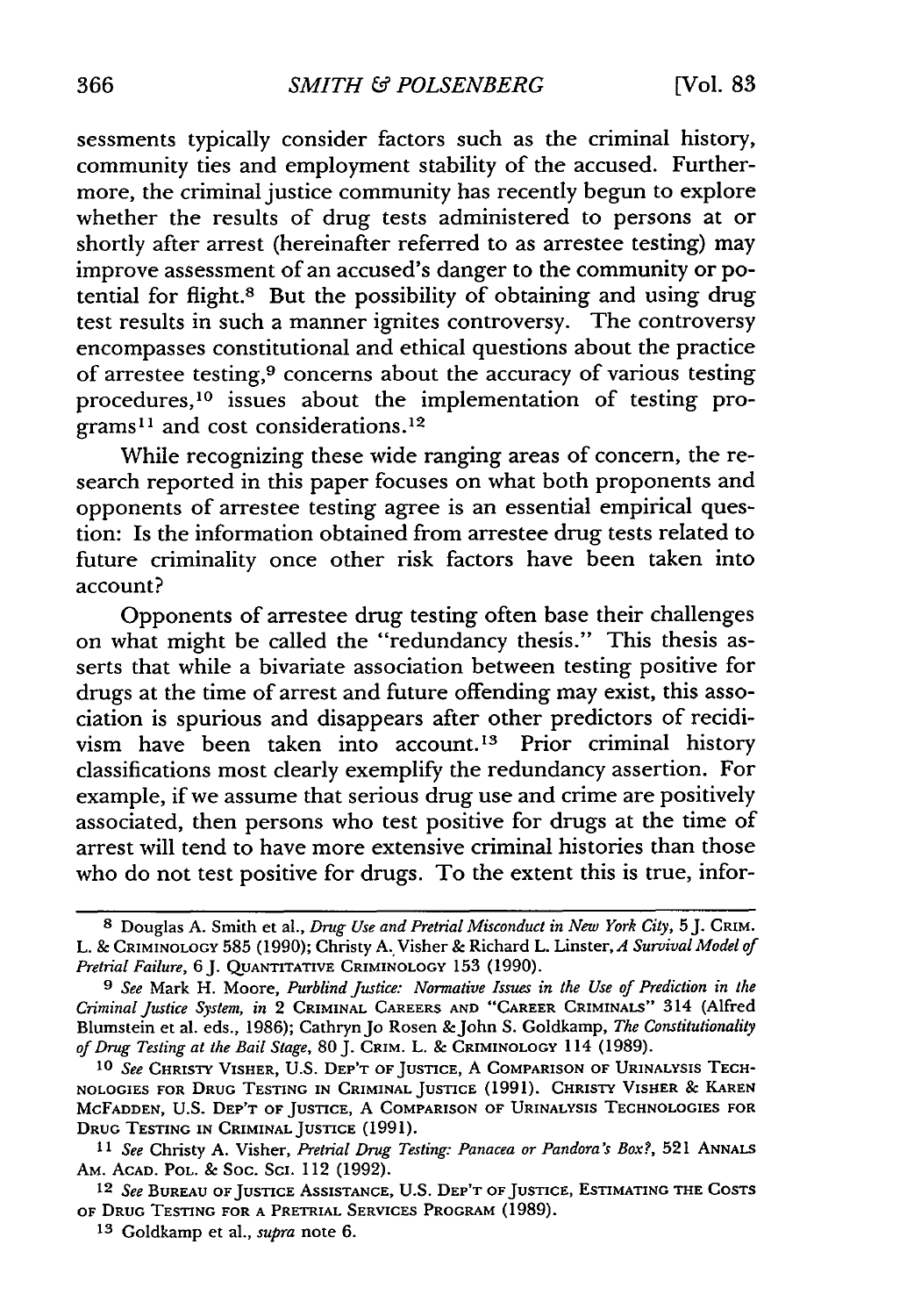mation provided by arrestee testing simply duplicates the information already available from the arrestee's criminal record and thus has little *independent* utility in predicting future misconduct.

Some prior research is relevant to this point. Studies in the District of Columbia have shown that persons testing positive for drugs at the time of arrest have a higher probability of being rearrested, average more rearrests and are rearrested more quickly than arrestees who did not test positive for drugs over the pretrial period. <sup>14</sup> Moreover, these differences are evident in both bivariate and multivariate analyses taking into account other factors associated with pretrial offenses.<sup>15</sup> Additional research in New York City<sup>16</sup> and Dade County, Florida,<sup>17</sup> also shows that arrestees who test positive for drugs have a higher probability of being rearrested during the pretrial period and that this relationship persists after other predictors of pretrial offending are considered.18 Thus, the existing research reveals a consistent picture: those who test positive for drugs have a higher likelihood of engaging in future criminal activity. This relationship cannot be simply attributed to the fact that drug users possess non-drug risk factors in addition to those possessed by nonusers.

But this does not necessarily imply that the redundancy thesis is incorrect or misguided. While the relationship between testing positive for drugs and future criminality appears to be independent of other risk factors possessed by the individual, the *strength* of this relationship may vary based upon other risk factors. For example, among the subsample of arrestees with extensive criminal histories, drug test results may have limited predictive power because evidence of recent drug use duplicates the predictive power of other factors used to identify future offenders. In sum, the presence of other non-drug risk factors, such as an extensive criminal record, may make arrestee drug test results redundant and therefore not worth the effort to obtain and interpret. However, among arrestees with no prior criminal histories, drug test results may be a strong predictor of future offending because the absence of other risk fac-

<sup>14</sup> **TOBORG ET AL.,** *supra* note **3.**

**<sup>15</sup>** The other factors considered in these studies as control variables include age, education and employment status of the accused, the type of arrest charge, whether the arrestee is on probation or parole and the number of prior convictions. *Id.;* Visher **&** Linster, *supra* note 8.

**<sup>16</sup>** Smith et al., *supra* note 8.

**<sup>17</sup>** Goldkamp et al., *supra* note 6.

**<sup>18</sup>** The control variables in these studies include those listed in note **15** and others such as the arrestee's marital and school status, sex, race and the number of prior arrests.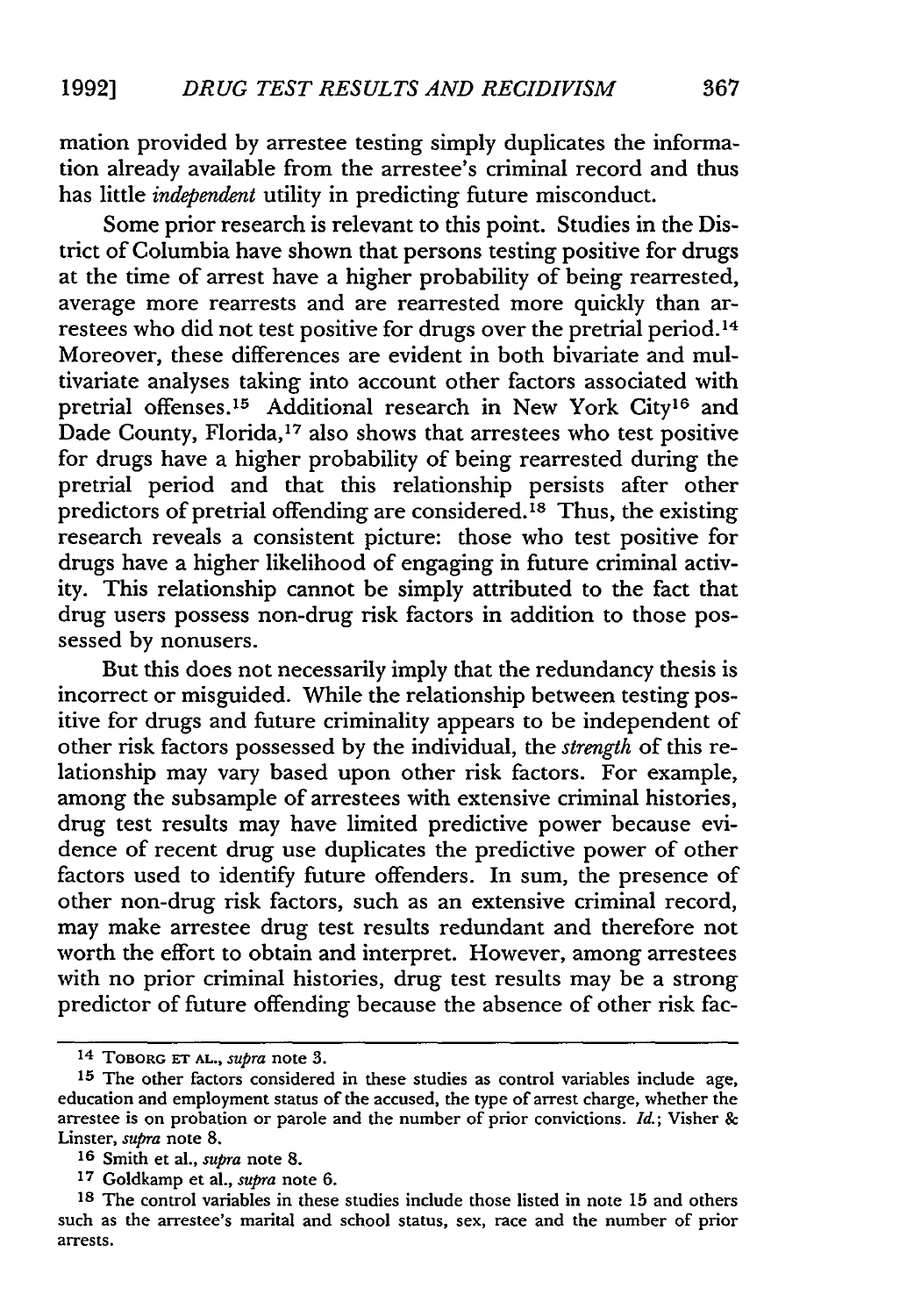tors adds significance to the presence of a single risk factor, such as recent drug use.

While there has been some speculation about the differential significance of drug use in predicting future offending,<sup>19</sup> we are not aware of any empirical testing of the hypothesis that the association between drug test results and future offending varies depending upon other attributes of individual offenders. Using data from a sample of 1,284 persons arrested in the District of Columbia in 1990, the current paper provides a preliminary test of this proposition.

#### II. **DATA USED** IN THE CURRENT RESEARCH

Data used in this analysis were obtained from two sources: the District of Columbia Pretrial Services Agency (PSA) records and the National Institute of Justice's Drug Use Forecasting (DUF) program. The District of Columbia has employed pretrial drug testing since the 1970s; in 1984, it expanded the testing to include all D.C. arrestees with the PSA taking over responsibility for the testing program in 1984. PSA data contain detailed information on criminal history and drug tests results taken at the time of arrest. Additionally, the PSA data make possible the forward tracking of arrestees in order to measure their future criminality. The DUF data also contain drug test results from a sample of persons arrested, and include information obtained from arrestee interviews on items such as family and work status. The combined data contain the arrestees' demographic characteristics, arrest and charge information, prior criminal history, future offending and drug test results. Some descriptive information for the sample used in this research is shown in Table 1.

The PSA tests for five types of drugs: cocaine, opiates, methadone, Phencyclidine (PCP) and amphetamines. The **DUF** program tests for those drugs and five others: barbiturates, marijuana, methaqualone, Darvon and Valium. Based on preliminary examination of the marginal frequencies of positive tests, the analyses for this paper focuses on the test results for only three drugs: cocaine, PCP and opiates. Only these three drug test results were used because in this sample of arrestees, none of the other drugs were present in any more than 3% of the specimens and most had prevalence rates of 1 to 2%. The one exception to this was marijuana, which was detected in 7% of arrestees. We excluded marijuana test results

**<sup>19</sup>** Eric **D.** Wish et al., *Drug Abuse as a Predictor of Pretrial Failure-to-Appear in Manhattan,* **U.S.** DEP'T **OFJUSTICE,** NATIONAL **INSTITUTE OFJUSTICE** (January **1988).**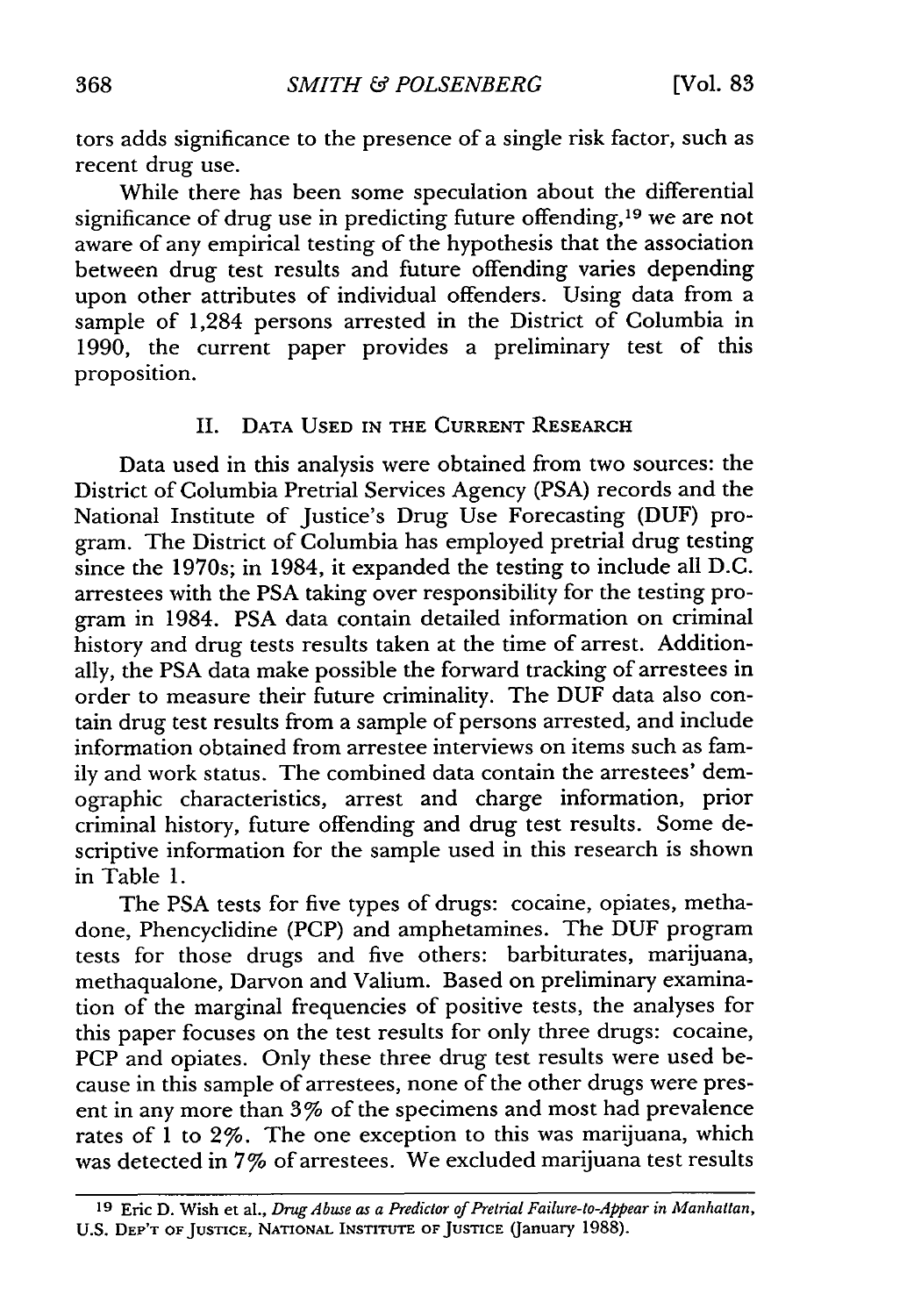| <b>DESCRIPTIVE INFORMATION ON THE SAMPLE (N=1,284)</b> |      |                     |      |  |  |
|--------------------------------------------------------|------|---------------------|------|--|--|
| Median age                                             | 29.5 | Primary charge type |      |  |  |
|                                                        |      | violent/person      | 21.7 |  |  |
| Percent male                                           | 72.6 | property            | 24.6 |  |  |
|                                                        |      | drug                | 21.9 |  |  |
| Percent nonwhite                                       | 92.4 | other               | 31.9 |  |  |
| Percent with any prior                                 |      | Percent felony      | 62.9 |  |  |
| offense                                                | 64.2 |                     |      |  |  |
|                                                        |      | Employment status   |      |  |  |
| Average number of prior                                |      | Full-time           | 30.7 |  |  |
| offenses conditional on                                |      | Part-time/odd job   | 20.3 |  |  |
| having priors                                          | 4.2  | Unemployed          | 30.1 |  |  |
|                                                        |      | Other               | 12.9 |  |  |
| Percent positive for                                   |      |                     |      |  |  |
| 0 drugs                                                | 43.3 | Marital status      |      |  |  |
| 1 drug                                                 | 40.9 | Single              | 70.6 |  |  |
| 2 or more drugs                                        | 15.8 | Married             | 8.9  |  |  |
|                                                        |      | Separated/Divorced  | 13.3 |  |  |
| Percent testing positive for                           |      | Common law          | 6.4  |  |  |
| cocaine                                                | 53.3 | Widowed             | 0.8  |  |  |
| opiates                                                | 14.6 |                     |      |  |  |
| PCP                                                    | 5.6  | Percent rearrested  | 38.6 |  |  |
| Percent testing positive for                           |      |                     |      |  |  |
| cocaine among those                                    |      |                     |      |  |  |
| testing positive for any                               |      |                     |      |  |  |
| drug                                                   | 94.0 |                     |      |  |  |

TABLE **1**

because past research has not shown marijuana use to be related to future criminal behavior among criminal justice populations. <sup>20</sup>

Data in Table 1 show the frequency of positive test results for the three selected drugs. For example, 53% tested positive for cocaine, 14.6% tested positive for opiates and 5.6% tested positive for PCP. The dominance of cocaine as the drug of choice among persons arrested in D.C. is illustrated by the fact that of those testing positive for any drug, 94% tested positive for cocaine. Thus, as part of the following analysis, we assess whether testing for cocaine alone leads to similar or different conclusions about the relationship between drug use and future offending.

Information regarding subsequent arrests was collected until August 24, 1991. This resulted in an average follow-up time of thirteen months in which an arrestee could be rearrested. During this time, about 39% of persons in the sample were rearrested for a new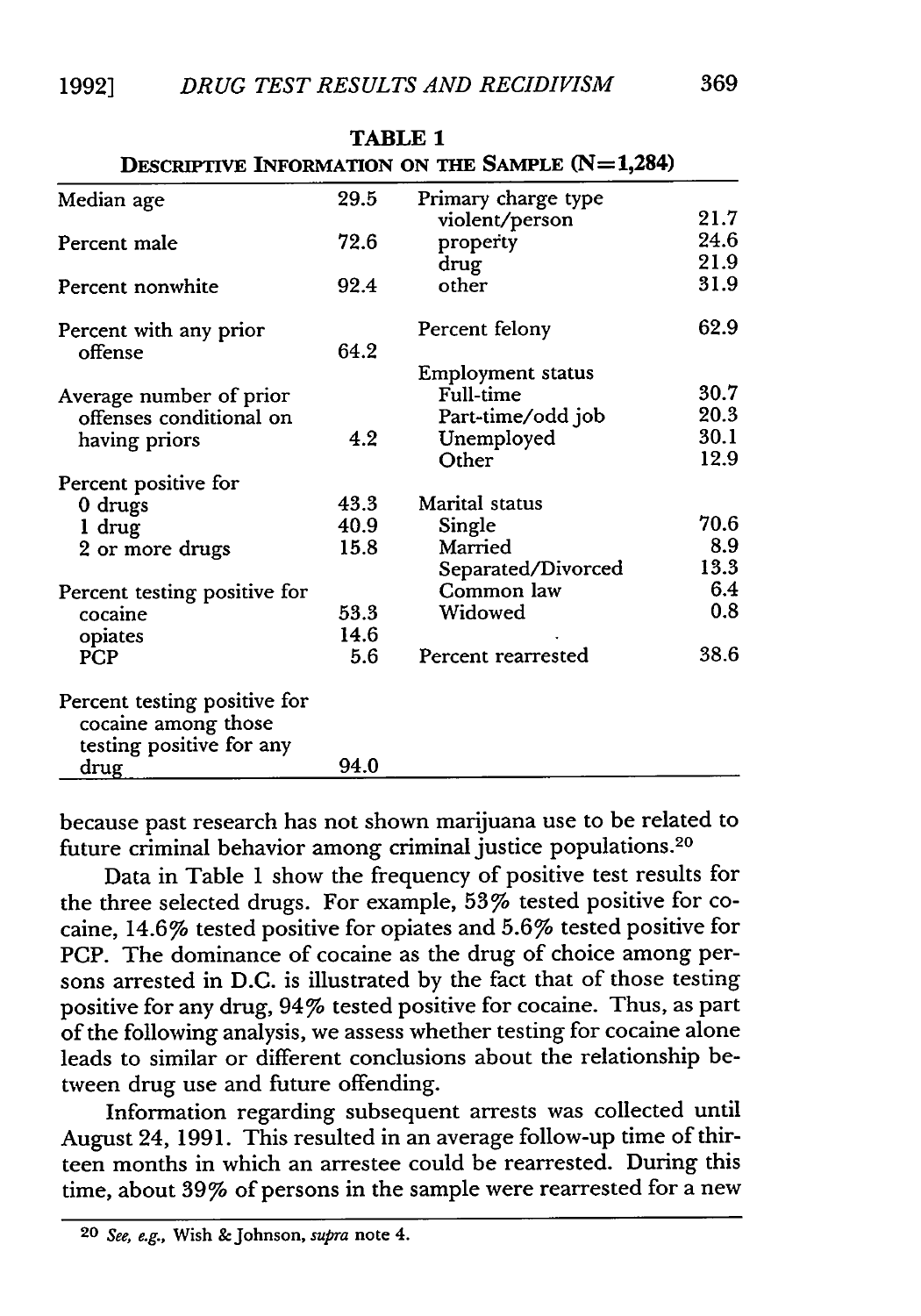crime. There is a limitation inherent in these data. The data do not provide information on whether, or for how long, the court may have detained a person after arrest. Since D.C. judges may use the PSA arrestee testing results in setting release conditions, it is possible that the courts might release drug-negative defendants more quickly than their drug-positive counterparts. The practical consequence would be that drug-positive arrestees would experience less time-at-risk (i.e., non-jail time) in the follow-up period.

The implications of drug-positive arrestees experiencing less time-at-risk are manifold. If we assume that drug-positive and drugnegative arrestees are equally likely to commit a new crime on any given day in the follow-up period *(i.e.,* there is no relationship between drug use and crime), the reduced time-at-risk for drug-positive arrestees would lower the number of recidivist events relative to the drug-negative arrestees. The bias this would introduce into the analysis would attenuate the true relationship between the evidence of recent drug use and recidivism. For example, if we were to find that drug-positive arrestees had fewer recidivism events in the follow-up period than drug-negative arrestees, we could not be sure if this were attributable to the fact that drug users are less likely to recidivate or that drug-positive arrestees have less time-at-risk during the follow-up period. However, if drug-positive arrestees were found to have more recidivist events than drug-negative arrestees, we could be fairly confident that this difference was real and not artificial. Thus, the potential confounding between testing drugpositive and the amount of time-at-risk implies that the estimated association between testing positive for drugs and future offending in the PSA data will underestimate the true magnitude of this relationship.

#### III. ANALYSIS

Table 2 presents data about the relationship between arrestee drug test results and prior criminal record. In addition to data for the entire sample of 1,284 arrestees, data for various sample subgroups are also shown. Among those testing negative for any of the three drugs examined in this study (i.e., cocaine, opiates or PCP), almost 52% have a prior record. For arrestees testing positive for any one of these drugs, there is about a 70% chance they will have a prior record. Finally, more than 81% of those testing positive for two or more drugs have a prior record. Percentage differences of this magnitude would occur less than one time in **100 by** chance. <sup>21</sup>

**<sup>21</sup>** Significance levels reported in Table 2 are based on an analysis of variance model.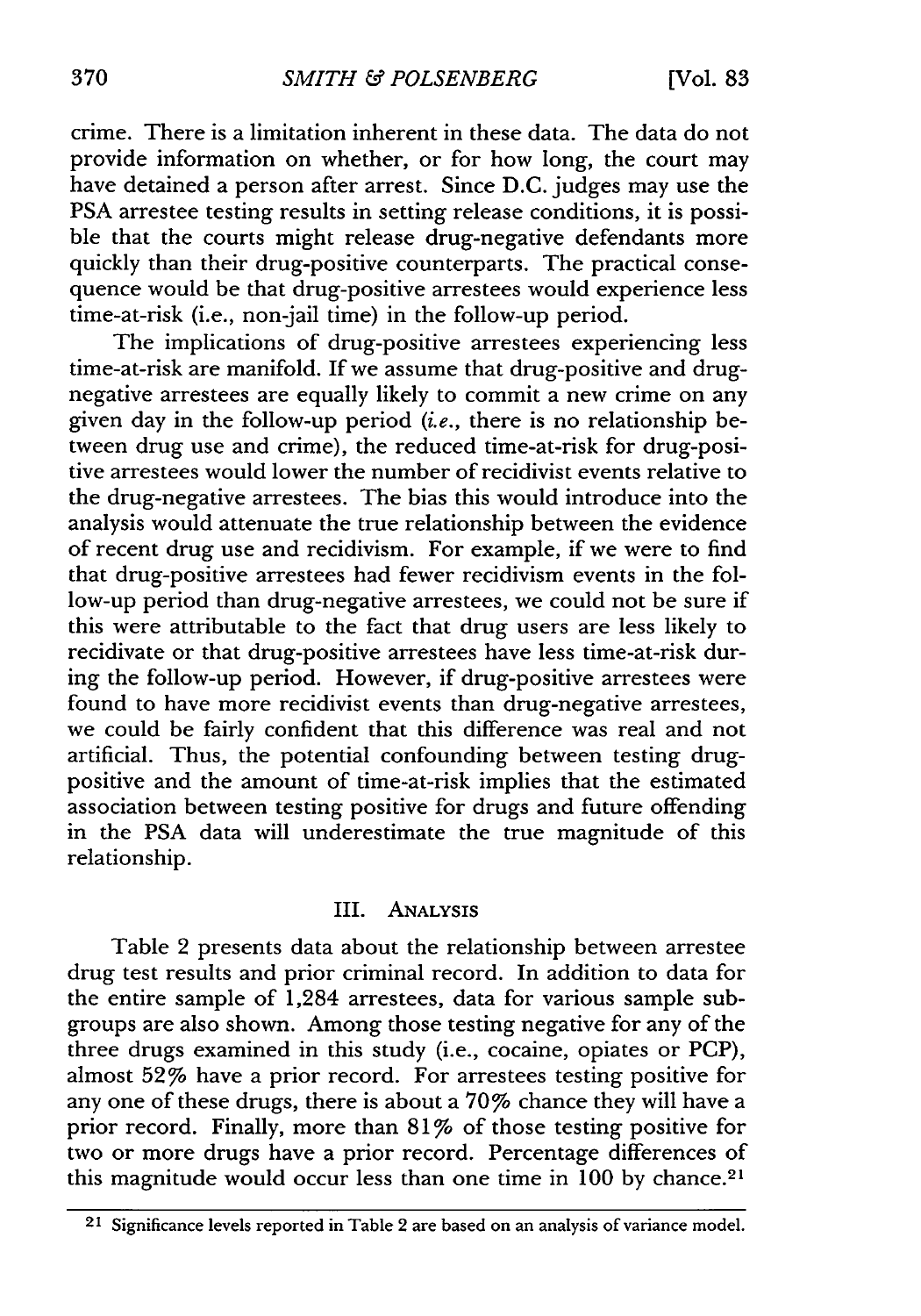The column to the far right of Table 2 shows the average number of prior arrests also increases with the number of drugs for which an arrestee tests positive.

Once again, the relation between the average number of prior arrests and the number of drugs for which one tests positive at arrest is quite significant. The pattern of more extensive criminal histories among drug-positive arrestees is true not only for the entire sample but also for various subgroupings based on age, sex and employment status at the time of arrest. Thus, these data are consistent with the claim that there is a strong association between testing positive for drugs at the time of arrest and an individual's prior criminal record.

Despite the data's support of the redundancy thesis, the fact that testing positive for drugs is associated with more extensive prior criminal activity does not necessarily mean arrestee testing is of little use in differentiating between arrestees who are more likely to commit additional crimes and those who are not. To resolve this issue, we need to know whether-after controlling for differences in prior offending, age, sex and other factors related to recidivismthere is a relationship between drug test results and future arrests.

We used probit models to address this issue, with the results shown in Table 3. In each of these models, the dependent variable is whether the arrestee was rearrested for a new crime during the follow-up period. In addition to independent variables representing a number of non-drug factors conceptually related to recidivism, each model includes a different measure of drug use as another independent variable.

In Model I, whether the arrestee tested positive for cocaine is included as the drug-use variable. The results of this model show that those persons with more prior arrests, those who were currently charged with a property offense and those with longer times in the follow-up period are more likely to recidivate. Conversely, older arrestees and those with full or part-time employment are significantly less likely to be arrested for a new offense during the follow-up period. Over and above these effects, however, those who test positive for cocaine are significantly more likely to recidivate than those who test negative.

Model II uses a drug-use independent variable, coded as one (1) if the arrestee tests positive for *any* of the three drugs and zero (0) otherwise. These results are numerically similar and substantively identical to the findings of Model I.

Finally, Model III uses the number of drugs detected in the ar-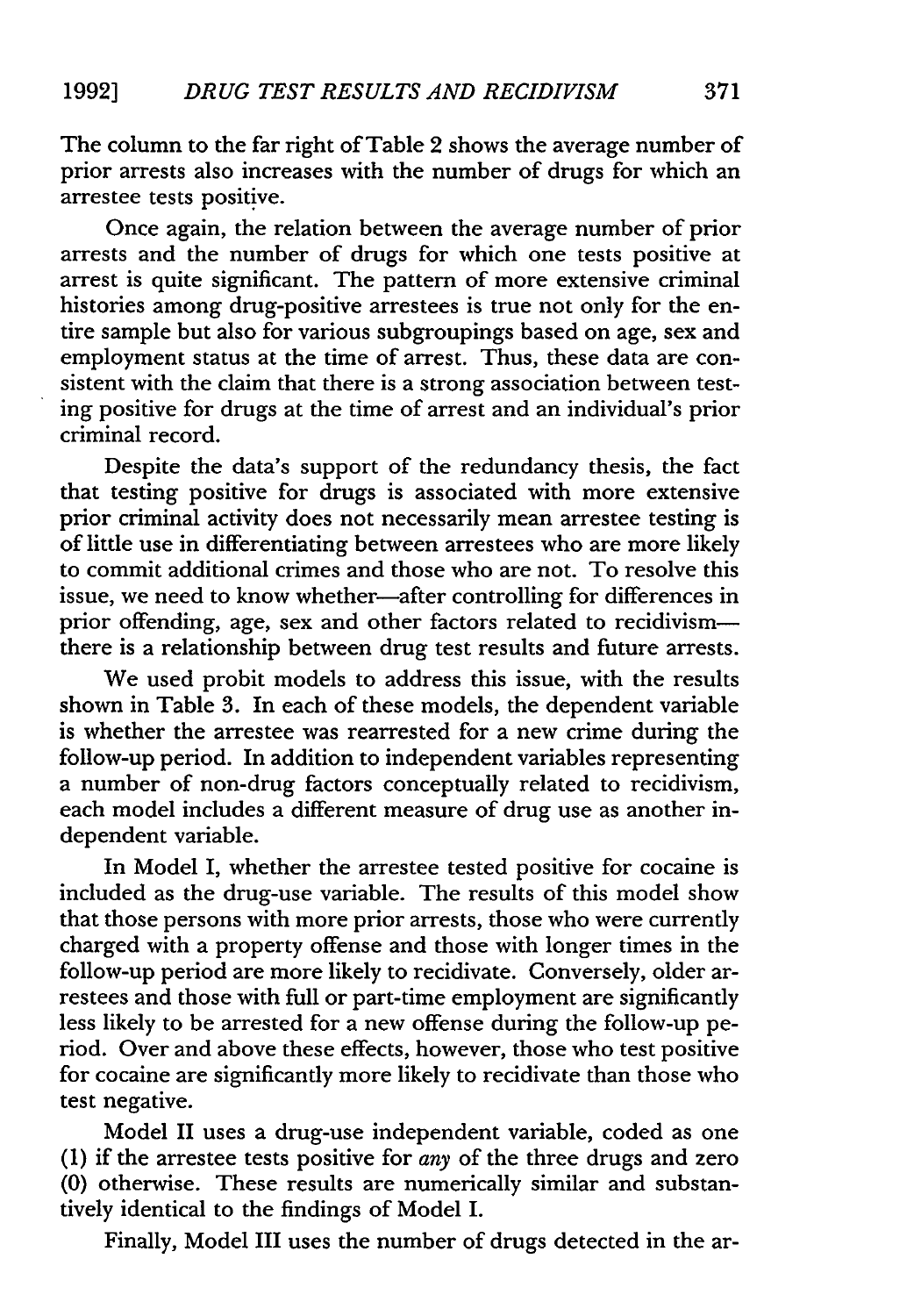## *SMITH & POLSENBERG*

| Group                                         |                |                   |
|-----------------------------------------------|----------------|-------------------|
| number of drugs                               | Percent with a | Average number of |
| detected                                      | prior arrest   | prior arrests     |
| All Cases                                     |                |                   |
| $0 (N=556)$                                   | $51.8**$       | $1.95**$          |
| $\bf{l}$<br>$(N=525)$                         | 70.7           | 2.75              |
| $2+$ (N=203)                                  | 81.3           | 4.64              |
| Females                                       |                |                   |
| $\pmb{0}$<br>$(N=105)$                        | 49.5**         | $1.76**$          |
| $1 (N=180)$                                   | 66.7           | 2.13              |
| $2+$ (N= 67)                                  | 76.1           | 3.76              |
| Males                                         |                |                   |
| 0<br>$(N=451)$                                | $52.3**$       | $2.00**$          |
| $\mathbf{1}$<br>$(N = 345)$                   | 72.8           | 3.07              |
| $(N=136)$<br>$2+$                             | 83.8           | 5.07              |
| Ages 16-24                                    |                |                   |
| $0 \qquad (N=264)$                            | 43.6**         | $1.01**$          |
| 1<br>$(N=144)$                                | 59.7           | 1.74              |
| $2+$ (N= 37)                                  | 73.0           | 2.16              |
| Ages 25-31                                    |                |                   |
| $(N=131)$<br>0                                | 58.8**         | $1.97**$          |
| 1<br>$(N=215)$                                | 79.1           | 2.90              |
| $2+$ (N = 61)                                 | 78.7           | 3.56              |
| Ages 32 and up                                |                |                   |
| 0<br>$(N=161)$                                | 59.6**         | $3.50**$          |
| $(N=166)$<br>1                                | 69.3           | 3.42              |
| $2+$ (N=105)                                  | 85.7           | 6.14              |
| Employed full-time                            |                |                   |
| $(N=193)$<br>0                                | 49.2 **        | $1.67**$          |
| 1<br>$(N=146)$                                | 67.1           | 2.05              |
| $2+$ (N= 55)                                  | 74.6           | 3.73              |
| Employed part-time                            |                |                   |
| $(N=108)$<br>0                                | $51.9**$       | $1.77**$          |
| 1<br>$(N=109)$                                | 73.4           | 2.94              |
| $2+$ (N= 44)                                  | 86.4           | 5.27              |
|                                               |                |                   |
| Other employment/unemployed<br>0<br>$(N=255)$ | $53.7**$       | $2.25**$          |
| 1<br>$(N=270)$                                | 71.5           | 3.05              |
| $2+$<br>$(N=104)$                             | 82.7           | 4.86              |
|                                               |                |                   |

## TABLE 2

## **RELATIONSHIP BETWEEN DRUG TEST RESULTS AND PRIOR RECORD**

\*\*  $p < .01$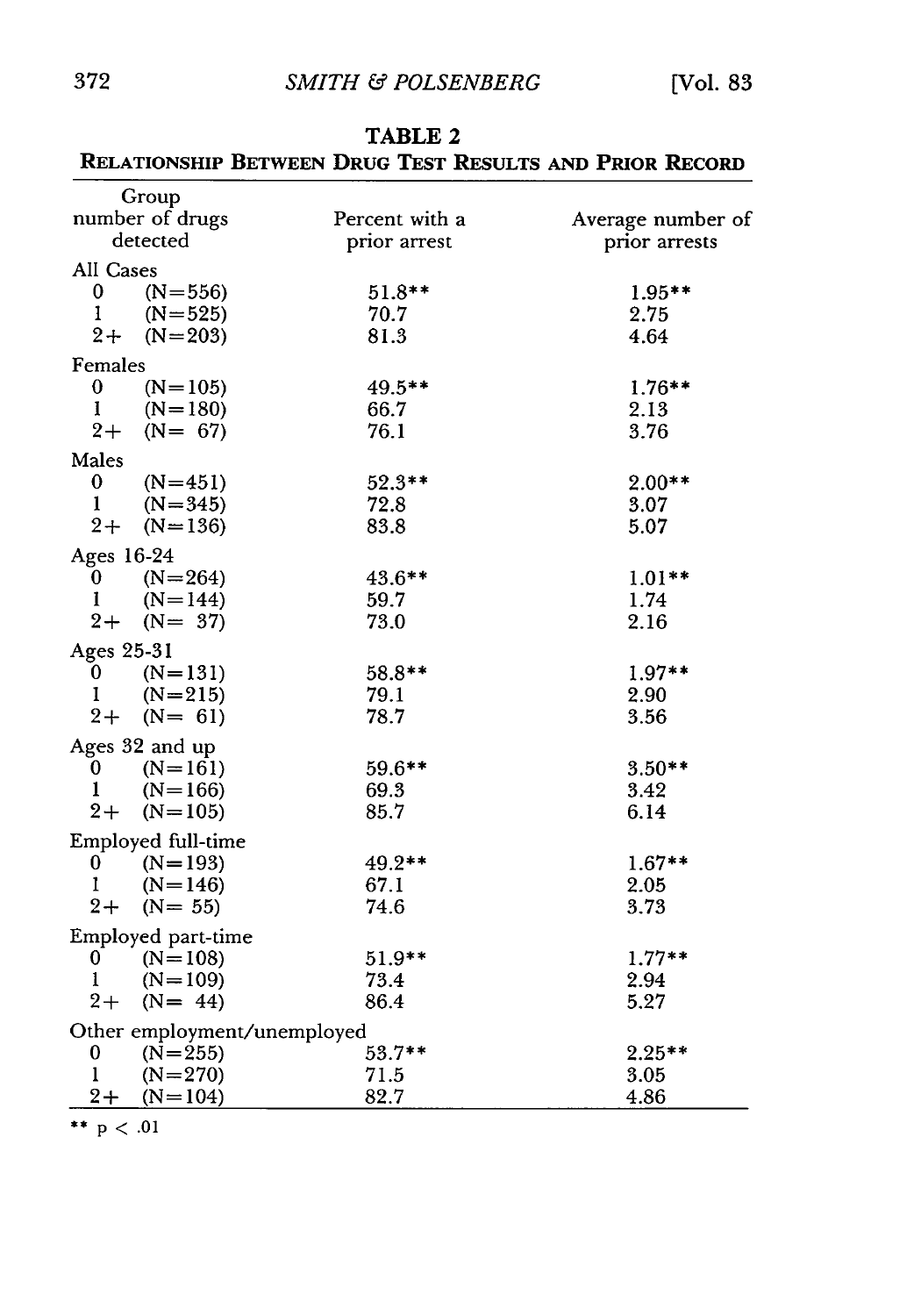| <b>MEASURES OF DRUG USE</b> |         |                       |                  |                       |                |                       |
|-----------------------------|---------|-----------------------|------------------|-----------------------|----------------|-----------------------|
|                             | Model I |                       | Model II         |                       | Model III      |                       |
| Positive cocaine            | .384    | $(4.85)^*$            |                  |                       |                |                       |
| Any positive test           |         |                       | .345             | (4.29)                |                |                       |
| Number of positive tests    |         |                       |                  |                       | .215           | (4.00)                |
| Number of prior arrests     | .066    | (6.68)                | .066             | (6.75)                | .065           | (6.61)                |
| Violent offense             | .108    | (.96)                 | .102             | (.92)                 | .092           | (.83)                 |
| Property offense            | .249    | (2.39)                | .241             | (2.32)                | .217           | (2.10)                |
| Drug offense                | $-.051$ | $(-.45)$              | $-.053$          | $(-.49)$              | $-.078$        | $(-.71)$              |
| Felony offense              |         | $-.175 \quad (-2.07)$ |                  | $-.176 \quad (-2.08)$ | $-.189$        | $(-2.23)$             |
| Months at risk              | .036    | (4.22)                |                  | $.036$ $(4.26)$       | .036           | (4.28)                |
| Age                         | $-.024$ | $(-5.24)$             |                  | $-.025 \quad (-5.31)$ | $-.025$        | $(-5.40)$             |
| Nonwhite                    | .009    |                       | $(0.06)$ $0.042$ |                       | $(.29)$ $.071$ | (.48)                 |
| Female                      | $-.141$ | $(-1.48)$             |                  | $-.138 \quad (-1.44)$ | $-.130$        | $(-1.36)$             |
| Married                     | $-.028$ | $(-.26)$              |                  | $-.021$ $(-.20)$      |                | $-.028$ $(-.27)$      |
| Employed full-time          |         | $-.378 \quad (-4.09)$ |                  | $-.381 \quad (-4.13)$ |                | $-.378 \quad (-4.09)$ |
| Employed part-time          |         | $-.214 \quad (-2.10)$ |                  | $-.210 \quad (-2.08)$ |                | $-.200 \quad (-1.98)$ |
| Constant                    | $-.207$ | $(-.85)$              |                  | $-.222$ $(-.92)$      |                | $-.173$ $(-.72)$      |
| Log-likelihood              |         | $-780.965$            |                  | $-783.559$            |                | $-784.806$            |

# TABLE 3 PROBIT **MODELS** FOR **SUBSEQUENT** ARRESTS **USING** DIFFERENT

\* t-values in parentheses

restee's urine specimen taken at the time of arrest as the measure of drug use. Again, the results are similar to the other models. Thus, regardless which of the three drug use measures employed with the **PSA** data, the results reveal a consistent picture: there is a clear and significant association between testing positive for drugs at the time of arrest and the probability of recidivism. Drug-positive arrestees are more likely to commit a new offense than those testing drugnegative.

The relationship between testing positive for drugs and future offending shown in Table **3** is consistent with other research. But does that relationship vary across subgroupings of individuals who differ in terms of other risk factors? To examine this question, we estimated the recidivism equation under Model I in Table 3 for nine different subgroups of arrestees.<sup>22</sup> The first of these analyses involved estimating the recidivism equation using only the subsample of arrestees with no prior arrests. The independent variables in this equation are the same as those in Model I from Table **3,** with the exception that we excluded the number of prior arrests from the

<sup>22</sup> In the interests of space, the subgroup analyses are reported using only one measure of drug use: whether the arrestee tested positive for cocaine. In these data, 94% of arrestees who tested positive for any drug tested positive for cocaine, and the results shown in Table **3** indicate that the three different calibrations of drug test results (cocaine only, any drug and the number of drugs) have essentially the same relationship with the probability of recidivism.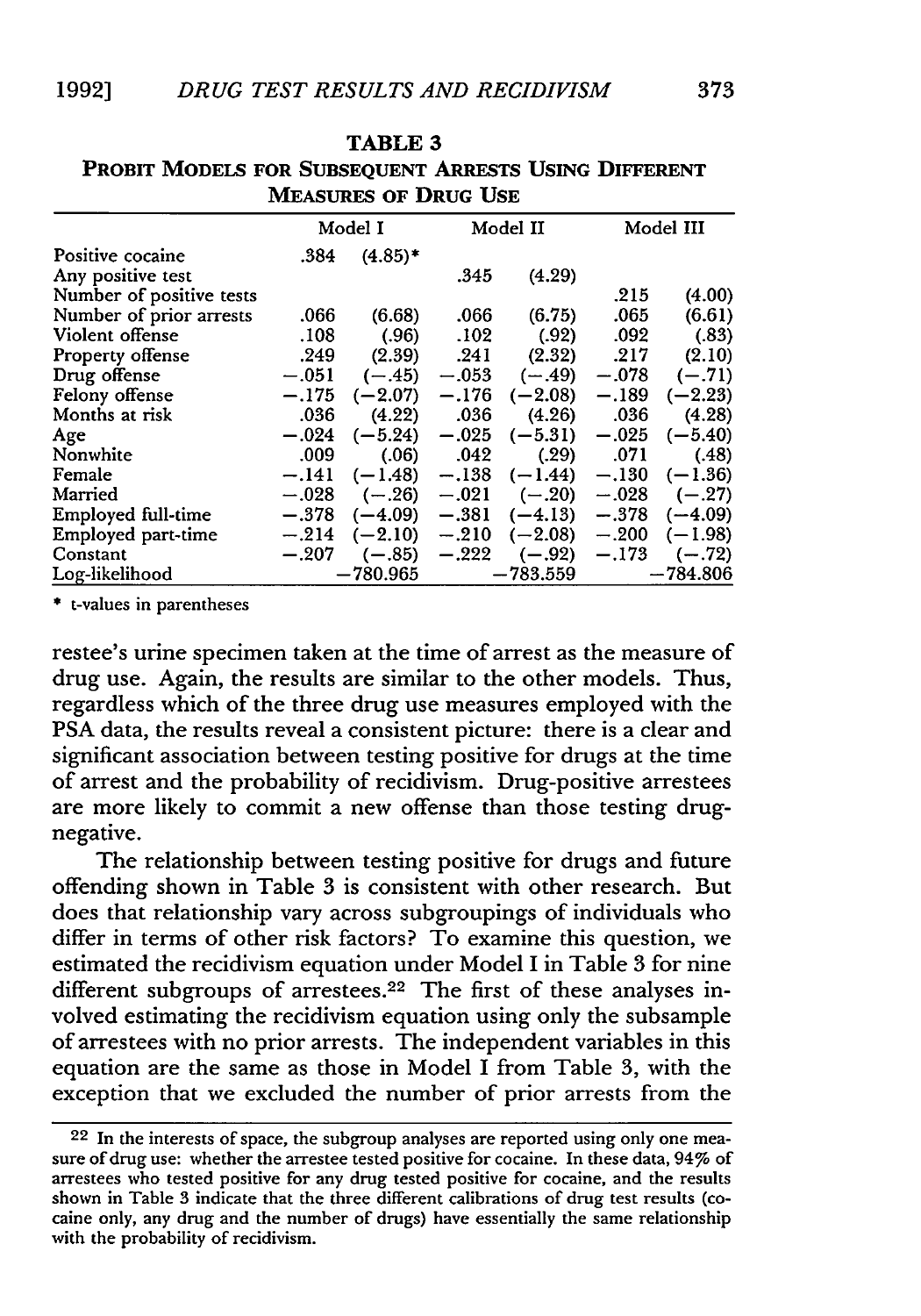analysis because all persons in the subsample had zero prior arrests. The first row of data in Table 4 shows a .555 probit coefficient of testing positive for cocaine. The second and third data columns give the estimated probability of recidivism, conditional on whether an arrestee tests negative or positive for cocaine.<sup>23</sup> The data column on the far right shows the overall probability of recidivism among arrestees in this subgroup. The results show that among the sample of arrestees with no prior arrests, about 16% of those who test negative for cocaine are predicted to recidivate, compared to 32% of those who test positive. Thus, among the subgroup consisting of arrestees with no prior criminal record, cocaine-positive arrestees are twice as likely to recidivate as cocaine-negative arrestees; this difference is statistically significant  $(t=3.68)$ .

Among arrestees with three or more prior arrests, however, the result is different. In this group, about 44% of the cocaine-negative arrestees are predicted to recidivate, compared to 52% of those who are cocaine-positive. Moreover, this difference in the estimated probabilities of recidivism between drug-positive and drug-negative cases is not statistically significant  $(t=1.46)$ .

The point to emphasize is not the specific estimates of the probability of recidivism within any given subgroup, but rather the pattern of probit coefficients between subgroups (e.g., first-time offenders versus arrestees with three or more prior arrests). The probit coefficients capture the impact of cocaine use on recidivism. Larger probit coefficients indicate a higher probability of recidivism among arrestees who test cocaine-positive, relative to those who test cocaine-negative. Thus, while the probability of recidivism increases with an arrestee's prior record, regardless of whether the arrestee tests drug-negative or drug-positive, among first-time offenders both the probit coefficient's magnitude and t-value clearly indicate testing cocaine-positive is more influential in predicting recidivism in this subgroup than among arrestees with three or more prior arrests.

To further explore the predictive ability of drug use information in combination with other risk factors, we next estimated the recidivism equation for subgroups based on the arrestee's employment status. Results discussed above in conjunction with Table 3 reveal employment status is a risk factor for recidivism, with those

**<sup>23</sup>** The estimated probabilities of recidivism are calculated by multiplying the probit coefficients times the means of non-drug use independent variables and summing. This sum is then used as the upper limit of integration for a cumulative standard normal distribution. To obtain the probability of recidivism among drug-positive arrestees, the probit coefficient for cocaine-positive is added to the sum and the integration repeated.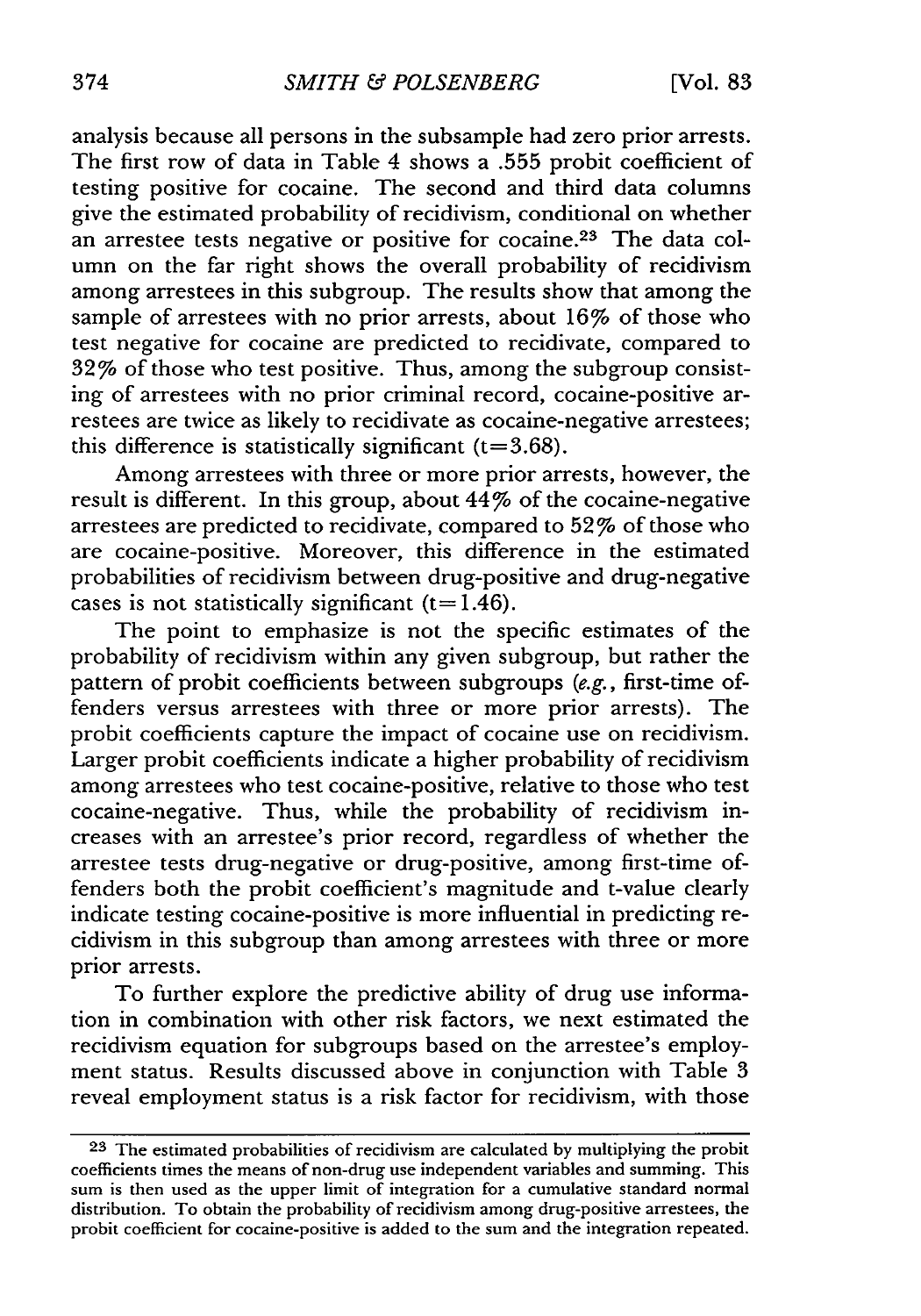|                              | Probit<br>coefficient<br>for positive<br>cocaine | Probability<br>of<br>recidivism<br>given<br>negative<br>test | Probability<br>οf<br>recidivism<br>given<br>positive test | Probability<br>of<br>recidivism |
|------------------------------|--------------------------------------------------|--------------------------------------------------------------|-----------------------------------------------------------|---------------------------------|
| Prior arrests                |                                                  |                                                              |                                                           |                                 |
| None                         | $.555(3.68)$ *                                   | .156                                                         | .324                                                      | .254                            |
| One or two                   | .383(2.72)                                       | .323                                                         | .470                                                      | .417                            |
| Three or more                | .202(1.46)                                       | .445                                                         | .526                                                      | .498                            |
| Employment                   |                                                  |                                                              |                                                           |                                 |
| Full-time                    | .524(3.61)                                       | .190                                                         | .361                                                      | .294                            |
| Part-time                    | .393(2.12)                                       | .259                                                         | .400                                                      | .356                            |
| Unemployed/other .253 (2.18) |                                                  | .394                                                         | .494                                                      | .455                            |
| Age                          |                                                  |                                                              |                                                           |                                 |
| $17 - 24$                    | .268(1.98)                                       | .382                                                         | .487                                                      | .427                            |
| $25 - 31$                    | .426(2.83)                                       | .281                                                         | .439                                                      | .396                            |
| 32 and over                  | .539(3.70)                                       | .217                                                         | .404                                                      | .333                            |

#### **TABLE 4 ASSOCIATION BETWEEN COCAINE TEST RESULTS AND SUBSEQUENT ARRESTS FOR DiFFERENT RISK GROUPS**

\* t-values in parentheses

employed full-time less likely to recidivate than those employed part-time or unemployed. Thus, under the thesis that drug use is more predictive of future offending in the absence of other risk factors, we expect the effect of being cocaine-positive on recidivism should be strongest for those who are employed full-time and weakest among the unemployed. The data reported in the employment portion of Table 4 are consistent with that expectation. Among arrestees employed full-time, the probit coefficient for testing positive for cocaine is .524, compared to .253 among the unemployed. In terms of the probability of recidivism, cocaine-positive arrestees who are employed full-time are predicted to recidivate at almost twice the rate as cocaine-negative arrestees who are employed fulltime (36.1% compared to 19%, respectively). Among unemployed arrestees, testing positive for cocaine is still a significant predictor of recidivism. However, the significance of the relationship between drug use and recidivism is less among unemployed arrestees than among arrestees who are employed full-time.

Finally, Table 4 also shows the results of the same kind of analysis using subgroups stratified by age. As indicated by the results presented earlier in Table 3, age is associated with a reduced likelihood of recidivism, the effect of testing cocaine-positive cocaine on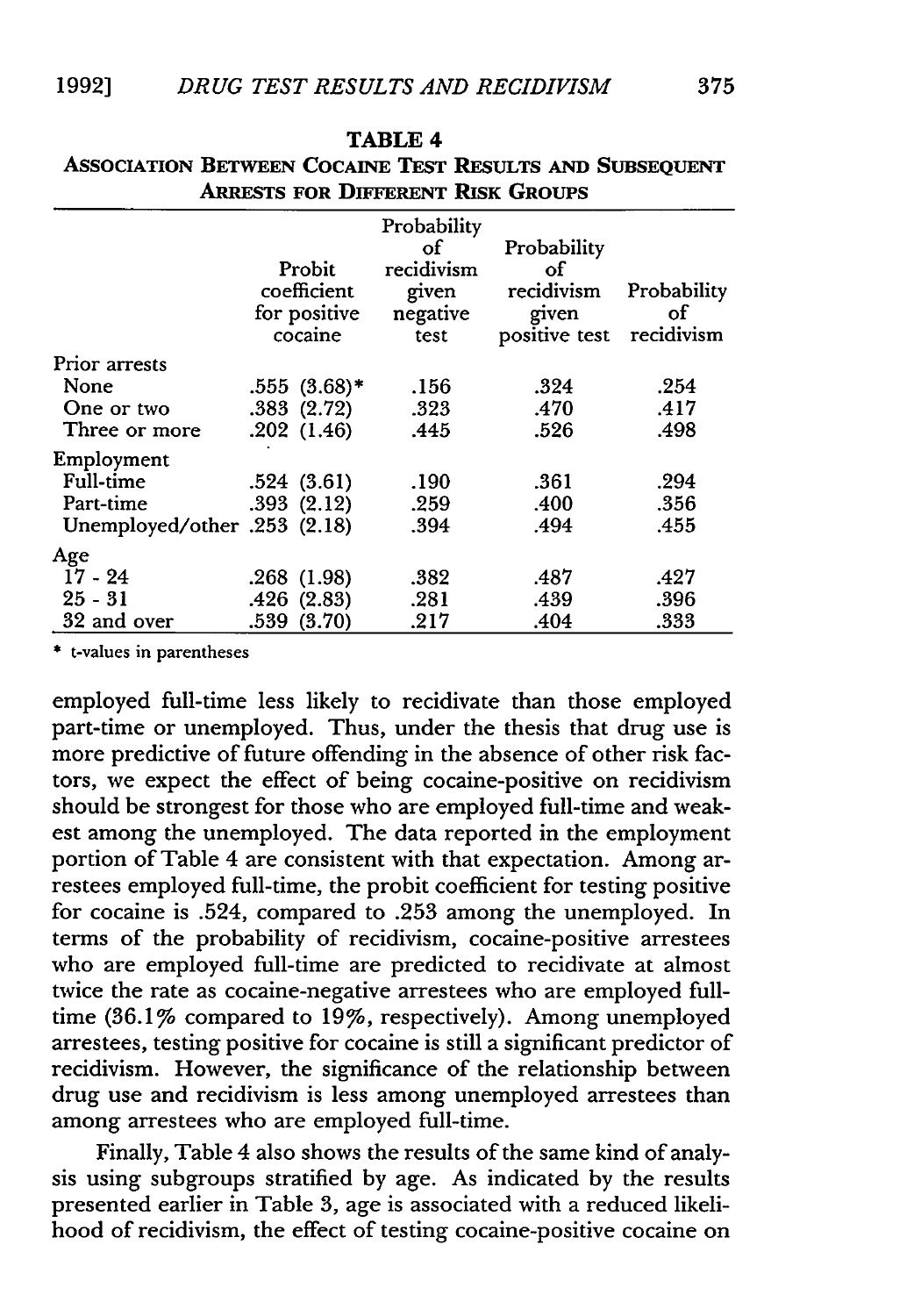recidivism should increase with age. This is exactly what the data show.

#### IV. CONCLUSIONS

In summary, the main results from this analysis are that among persons arrested in the District of Columbia in 1990, the presence of drugs in a urine specimen taken shortly after arrest (i.e., drugpositive arrestee test results) is significantly associated with an increased probability that the person subsequently will be arrested for a new crime. This association persists even after other (non-drug) risk factors for recidivism, such as prior record, employment status and age, are taken into account. Furthermore, the strength of the association between drug use and recidivism varies with the presence or absence of the other risk factors. Specifically, arrestee drug test information is strongly related to recidivism among arrestees who, otherwise, are at lower risks of future offending.

The implications of these findings depend on the use of the information provided by arrestee drug testing. One possibility is to identify persons who could benefit from treatment programs or scheduled drug testing. There are provocative implications in the finding that differences in recidivism between those testing drugpositive and those testing drug-negative are most pronounced among novice offenders, employed and older arrestees. First, doing something effective about stopping the drug involvement of novice offenders, employed or older arrestees potentially offers the largest reduction in future criminality, because the association between drug use and recidivism is strongest among these individuals. Second, studies show that the effectiveness of drug treatment varies with individual attributes of drug users.<sup>24</sup> In particular, stable employment and minimal prior criminal involvement are client characteristics associated with more favorable treatment outcomes.<sup>25</sup> Thus, the findings reported here support a policy of diverting offenders who test positive for drugs but who are otherwise low risks for continued criminality into drug treatment programs.

But what about arrestees who possess other risk factors for recidivism and who also test positive for drugs? Our results show, among otherwise high-risk arrestees, testing positive for drugs is still associated with an elevated risk of recidivism, although this is

<sup>24</sup> *See* ROBERT L. HUBBARD **ET AL., DRUG ABUSE** TREATMENT: A NATIONAL **STUDY** OF **EFFECTIVENESS** (1989); D. Dwayne Simpson et al., *Addiction Careers: Etiology, Treatment, and 12-Year Follow-Up Outcomes, 16J.* **DRUG ISSUES** 107 (1986).

**<sup>25</sup>** HUBBARD **ET AL.,** *supra* note 24; Simpson et al., *supra* note 24.